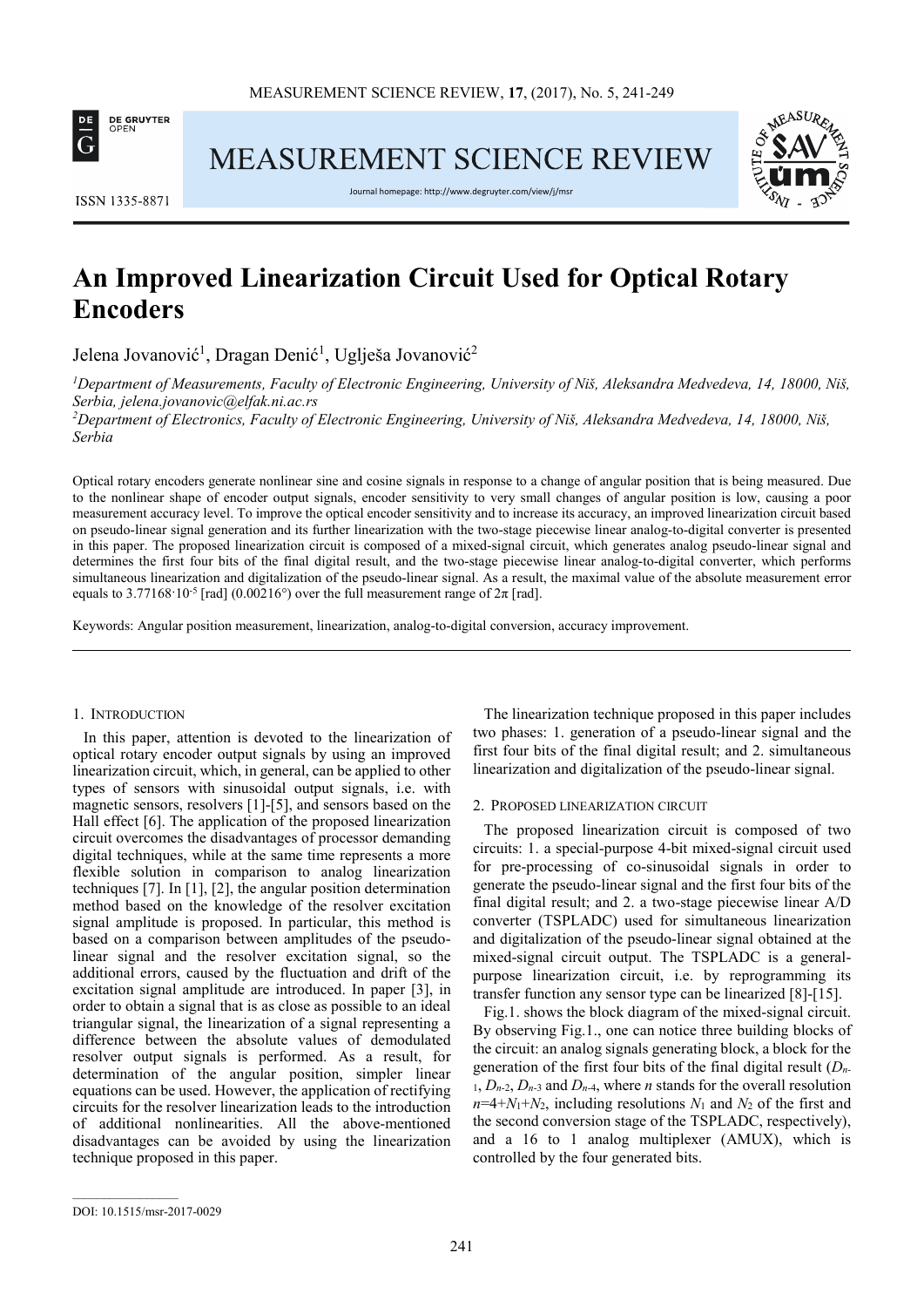## MEASUREMENT SCIENCE REVIEW, **17**, (2017), No. 5, 241-249



Fig.1. Block diagram of the 4-bit mixed-signal circuit used for the pseudo-linear signal generation.



Fig.2. Analog signals generating block.

A detailed schematic of the analog signals generating block is shown in Fig.2. The circuit is comprised of operational amplifiers and required resistors  $R=1$  kΩ and  $R_1=0.707$  kΩ. The resistor  $R_1$  represents, in fact, a serial connection between two resistors: 680 Ω and 27 Ω.

In order to clarify the reason why these analog signals are needed, in Fig.3. are shown their waveforms together with the pseudo-linear signal waveform (bolded line). These waveforms are obtained by simulating the proposed mixedsignal circuit in the LabVIEW software. Signals representing

the sum of, or the difference between, sine and cosine signals multiplied by 0.707 (or  $\sqrt{2}/2$ ) are obtained by phase shifting the sine and cosine signal for  $\pi/4$  [rad], while the signals representing the sum of, or the difference between, sine and cosine signal multiplied by -0.707 (or- $\sqrt{2}/2$ ) are obtained by inverting the sine and cosine signal phase shifted for  $\pi/4$ [rad]. Signals, which exhibit a higher level of linearity in certain segments ( $\pi/8$  [rad] wide) in comparison to the original co-sinusoidal signals, are obtained in this manner. The pseudo-linear signal amplitude is equal to: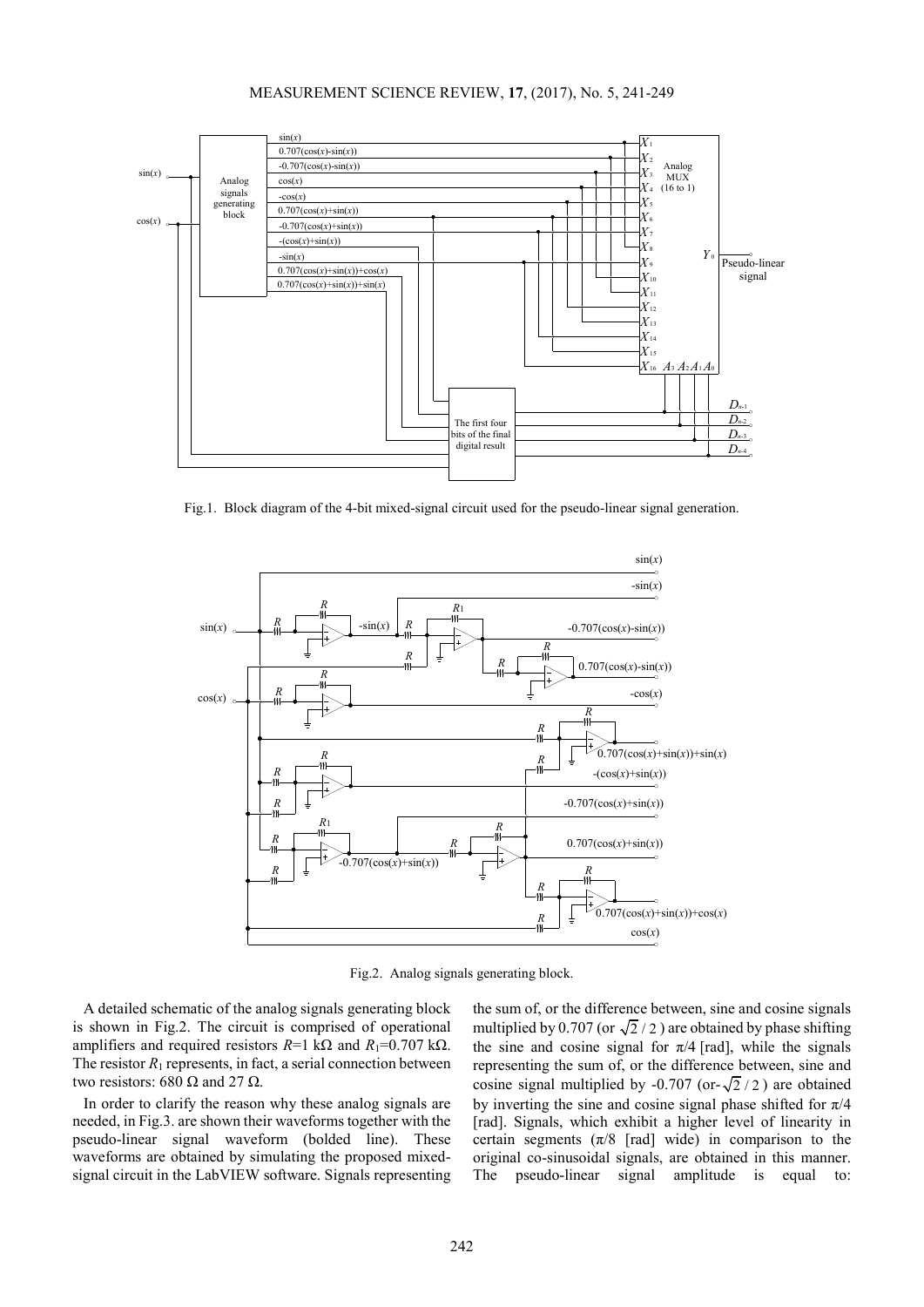$\sin(\pi/8) \cdot A = 0.383 \cdot A$  [V], where *A* [V] stands for the amplitude of co-sinusoidal signals.

The pseudo-linear signal represents a combination of the most linear fragments of eight analog signals shown in Fig.2. and Fig.3. These are the following signals:

$$
S_1 = \sin(x), \tag{1}
$$

$$
S_2 = \cos\left(x + \frac{\pi}{4}\right) = \frac{\sqrt{2}}{2} \left(\cos(x) - \sin(x)\right),\tag{2}
$$

$$
S_3 = -\cos\left(x + \frac{\pi}{4}\right) = -\frac{\sqrt{2}}{2} \left(\cos(x) - \sin(x)\right),\tag{3}
$$

$$
S_4 = \cos(x), \tag{4}
$$

$$
S_5 = -\cos(x),\tag{5}
$$

$$
S_6 = \sin\left(x + \frac{\pi}{4}\right) = \frac{\sqrt{2}}{2} \left(\cos(x) + \sin(x)\right),
$$
 (6)

$$
S_7 = -\sin\left(x + \frac{\pi}{4}\right) = -\frac{\sqrt{2}}{2} \left(\cos(x) + \sin(x)\right),\tag{7}
$$

$$
S_8 = -\sin(x). \tag{8}
$$



Fig.3. Analog and digital signals in different points of the mixed-signal circuit.

Each of these signals appears two times at the AMUX output, meaning that the pseudo-linear signal is composed of 16 fragments in the range from 0 to  $2\pi$  [rad]. Which fragment is obtained at the AMUX output is determined by the bits  $D_n$ - $1, D_{n-2}, D_{n-3}$  and  $D_{n-4}$ , generated by the circuit shown in Fig.4. Additionally, the circuit shown in Fig.2. generates three signals  $(S_6 + S_4, S_6 + S_1, -(S_1 + S_4))$  that are not used for pseudolinear signal generation, but are essential for the determination of bits  $D_{n-1}$ ,  $D_{n-2}$ ,  $D_{n-3}$  and  $D_{n-4}$ .

Digital signals A, B, C, D, E, F, G and H (Fig.4.) represent the results of comparisons given in Table 1.

Table 1. Digital signals generated in order to obtain the first four bits of the final digital result.

| Digital signal        | Comparison                         |
|-----------------------|------------------------------------|
| A                     | $\sin(x) > 0$                      |
| B                     | cos(x) > 0                         |
| $\mathcal{C}_{0}^{0}$ | cos(x) > sin(x)                    |
| D                     | $cos(x)+sin(x)>0$                  |
| E                     | $0.707(\cos(x)+\sin(x))>\sin(x)$   |
| F                     | $0.707(\cos(x)+\sin(x))+\sin(x)>0$ |
| G                     | $0.707(\cos(x)+\sin(x))>\cos(x)$   |
| H                     | $0.707(\cos(x)+\sin(x))+\cos(x)>0$ |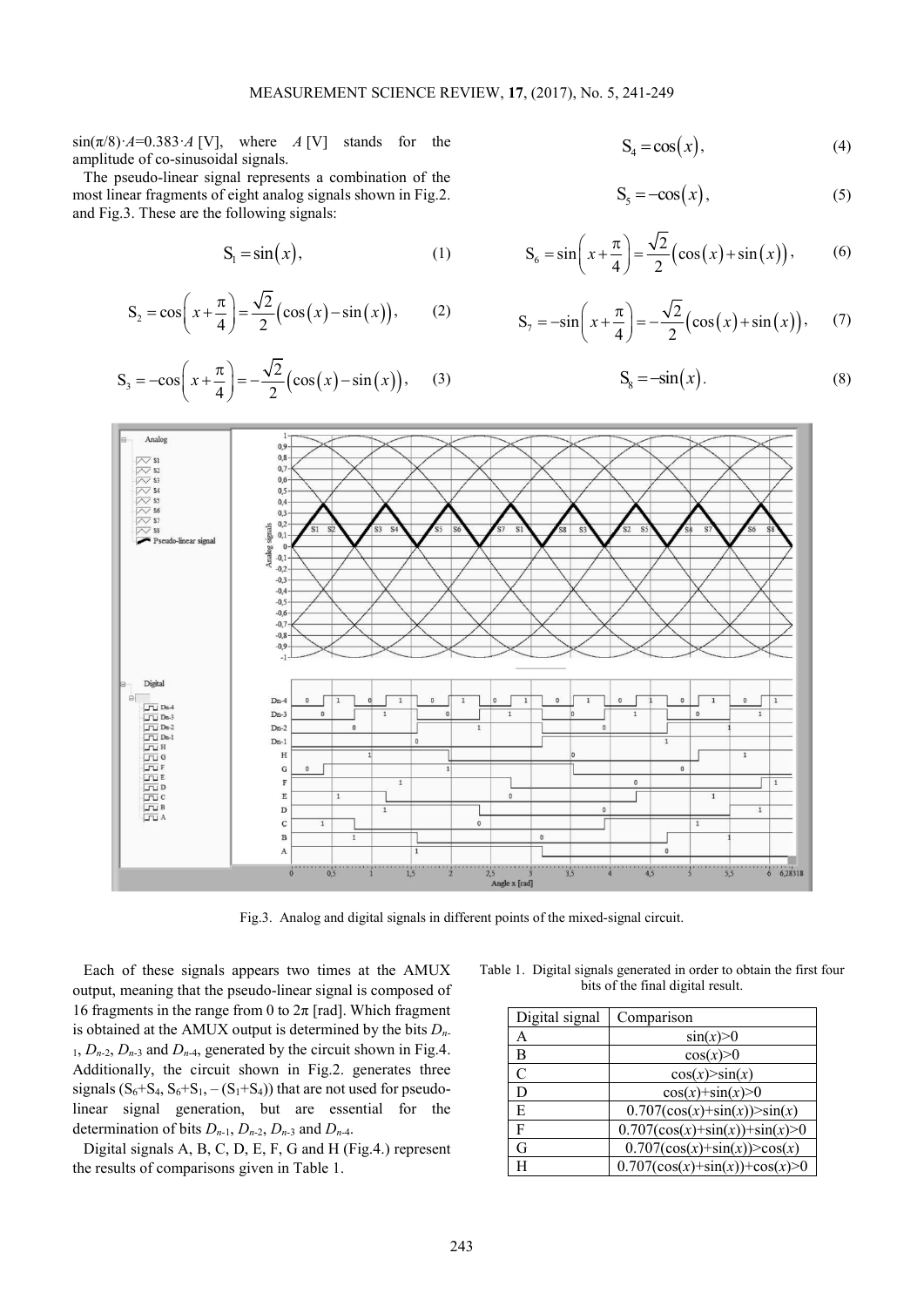

Fig.4. The block for the generation of the first four bits of the final digital result.

By conducting simple logical operations over digital signals  $(A...H)$ , the bits  $D_{n-1}$ ,  $D_{n-2}$ ,  $D_{n-3}$  and  $D_{n-4}$  are generated:

$$
D_{n-1} = \overline{A},\tag{9}
$$

$$
D_{n-2} = A \, \text{XOR } B \,, \tag{10}
$$

$$
D_{n-3} = (AXORB)XOR(CXORD), \qquad (11)
$$

$$
D_{n-4} = ((E \text{ XOR } F) \text{ XOR } (G \text{ XOR } H)) \text{ XOR } \overline{D}_{n-3}.
$$
 (12)

As it can be seen from Table 1., in order to generate digital signals (A…H) no additional reference voltage is used, as it is proposed in [1], [2], where it consequently led to the introduction of additional errors.

Since the pseudo-linear signal has the shape of  $sin(x)$  signal in each segment (see Fig. 3.), it is sufficient to linearize  $sin(x)$ signal within one segment and have the information about that segment (bits  $D_{n-1}$ ,  $D_{n-2}$ ,  $D_{n-3}$ ,  $D_{n-4}$ ). As a result, linearization of the pseudo-linear signal with the TSPLADC is always performed within one segment. However, the slope of the pseudo-linear signal is negative in even segments, so in order to obtain a linear and monotonically rising transfer function, inversion of bits  $D_0-D_{n-5}$  is necessary in even segments. The inversion is performed by bringing the bits  $D_0$ - $D_{n-5}$  to the inputs of XOR circuits together with the bit  $D_{n-4}$ (see Fig.5.).



Fig.5. The two-stage piecewise linear analog-to-digital converter (TSPLADC).

The TSPLADC performs two conversion stages. The first conversion stage is performed by the piecewise linear flash A/D converter (ADC) having the input range non-uniformly divided into regions of unequal width in order to better approximate the function inverse to the dependence of the pseudo-linear voltage on the measured angle. In this manner, the non-linearity of pseudo-linear signal is compensated. The flash ADC employed in the second conversion stage is linear and it does not perform linearization. However, it reduces the quantization noise introduced in the signal during the first conversion stage, which in a smaller percentage reduces the

overall measurement error. The input range of the second conversion stage is defined by the boundaries of the nonuniform region determined in the first conversion stage, and to which the current value of the measured angle belongs.

In the example shown in Fig.5., the first conversion stage is with the resolution of  $N_1=2$  bits. For the realization of the 2bit flash ADC a network of four resistors is needed in order to adjust the reference voltages of the comparators. Since the circuit proposed in this paper is intended just for the linearization of the optical rotary encoder, the reference voltages, i.e. so-called break voltages, are set only once by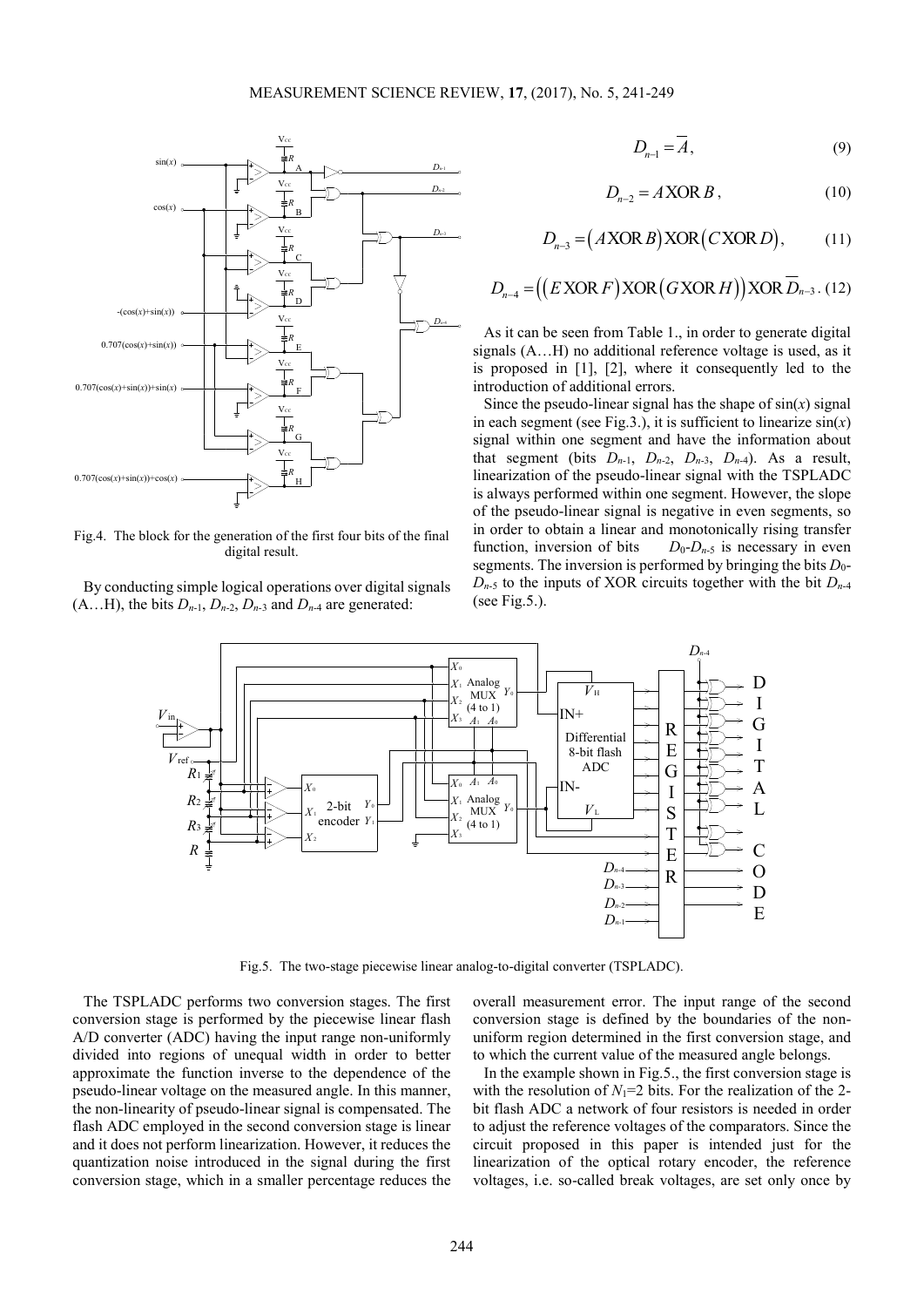using the variable resistors  $R_1$ ,  $R_2$  and  $R_3$ . The break voltages *Vi*, determined in the following manner:

$$
V_i = \sin\left(i \cdot \frac{1}{2^{N_1}} \cdot \frac{\pi}{8}\right), i=1, 2, ..., 2^{N_1} - 1,
$$
 (13)

represent the boundaries of the non-uniform regions that compose the first stage flash ADC input range. Different solutions of the TSPLADC used for sensor linearization have been proposed during time, and among them are some that are considered as energy efficient [14], [15].

#### 3. SIMULATION AND NUMERICAL RESULTS

The proposed 4-bit mixed-signal circuit is simulated using the Multisim software. Also, the overview of numerical results concerning the proposed circuit and their comparison with the corresponding parameters obtained using the previous version of the proposed circuit are given. The previous version of the linearization circuit is composed of the 3-bit mixed-signal circuit and the TSPLADC of the same design as the one described in this paper. In both cases the numerical results are generated using the LabVIEW software.

The simulation is an important indicator that the newly designed circuit is going to work as expected. Therefore, the simulation is a preceding step to the realization of a newly designed circuit which can prevent the loss of funds and time if there is an error in the circuit design. For the Multisim simulation of the proposed 4-bit mixed-signal circuit, commercially available components are used: LM224N operational amplifiers, LM239D comparators, 4030BT logical XOR circuits, 4049BD HEX inverting buffers, ADG406BN analog multiplexer, and adequate voltage supplies and resistors. Fig.6. shows simulation scope shoot of sine and cosine inputs and the AMUX output signal. The sine (yellow, CH1), cosine (blue, CH2), and pseudo-linear (green, CH4) signal from Fig.6. fully correspond to the expected theoretical results shown in Fig.3.

The simulation results obtained in Multisim can be closely considered as experimental due to the fact that the simulation is carried out using commercially available components. Therefore, it can be expected that the realization of the proposed 4-bit mixed-signal circuit, with the same components, will function in agreement with theory.



Fig.6. Scope shoot of sine (yellow, CH1) and cosine (blue, CH2) inputs, and the AMUX output signal (green, CH4) for the proposed 4-bit mixed-signal consisting of commercially available components.

The assessment of the performances and the comparison of the proposed linearization circuit to its previous version containing the 3-bit mixed-signal circuit [12], are performed based on the values of the following parameters: the maximal value of the absolute measurement error Δ*x* [rad] and the value of nonlinearity  $\delta x$  [%], which are defined by the expressions (14) and (15), respectively:

$$
\Delta x[\text{rad}] = |x_{\text{out}} - x_{\text{in}}|,\tag{14}
$$

$$
\delta x[\%] = \frac{\Delta x_{\text{max}} \text{[rad]}}{2\pi \text{[rad]}} \cdot 100\% \,. \tag{15}
$$

Two parameters are figuring in the expression  $(14)$ :  $x_{in}$ [rad], which represents the actual, or the correct value of the measured angle *x* that is fed to the encoder input, and *x*out [rad], which represents the output, i.e. the measured value of angle *x* after the linearization is finished. In the expression (15),  $\Delta x_{\text{max}}$  [rad] represents the maximal value of the absolute measurement error, while  $2\pi$  [rad] denotes the full measurement range [16].

By using the LabVIEW software, two measurement system solutions were examined: one, with the proposed linearization circuit, and one with its previous version [12]. In the virtual instrument, which in addition to the mixedsignal circuit (3-bit or 4-bit), simulates the TSPLADC function, the parameter  $x_{in}$  is predefined, while the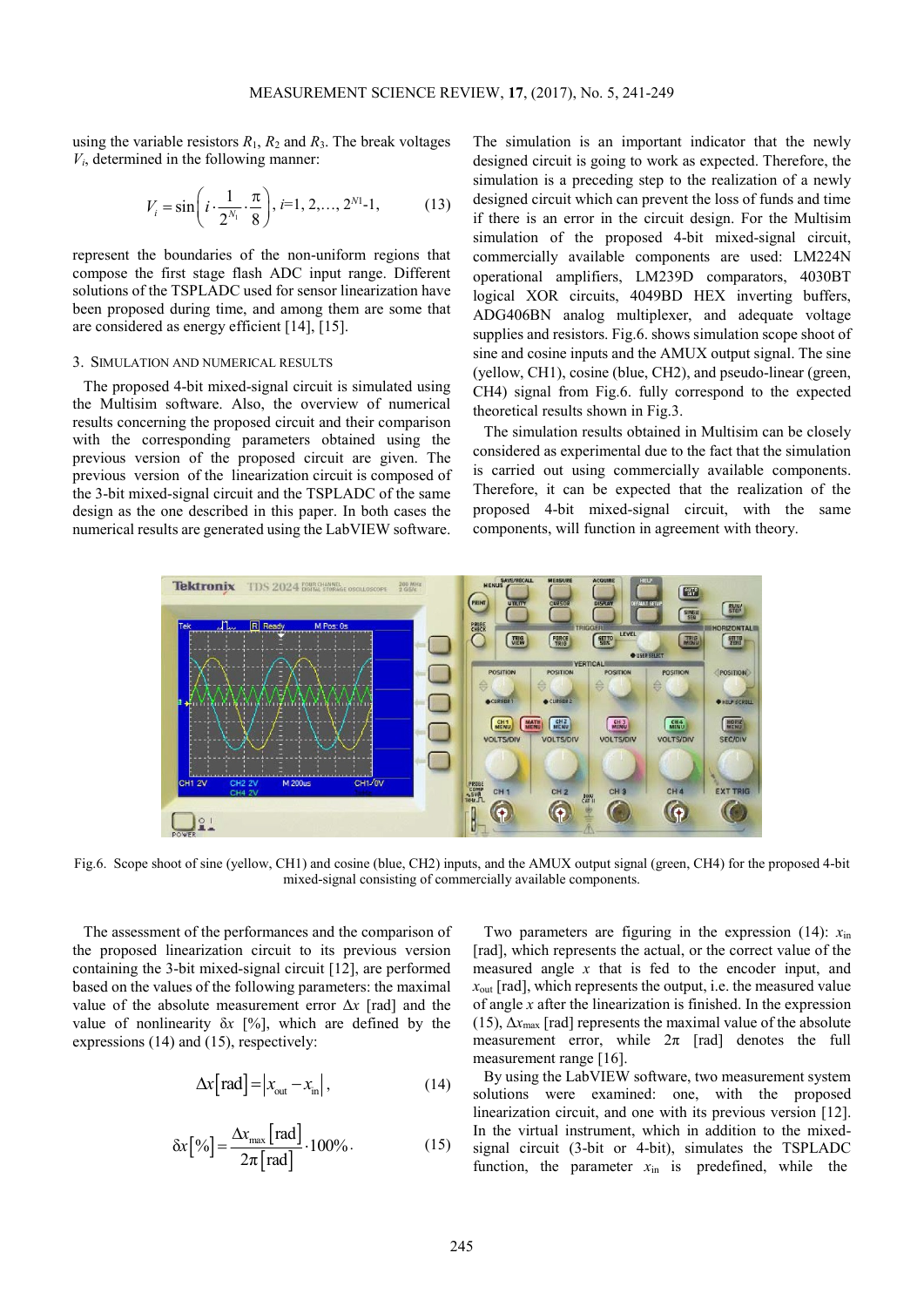parameter  $x_{\text{out}}$  is calculated. Thus, the virtual instrument determines the value of  $x_{\text{out}}$  as a function of: 1.  $x_{\text{in}}$  value; 2. the mixed-signal circuit resolution; 3. the pseudo-linear signal amplitude (which in case the 3-bit mixed-signal circuit is employed equals to  $0.707 \cdot A$  [V], [12]); and 4. the resolutions of the first and the second conversion stage.

In Table 2. to Table 5., the maximal value of the absolute measurement error and the nonlinearity value, for different combinations of resolutions *N*1 and *N*2, are given. The resolutions denoted with *N*1' and *N*2' refer to the solution with the 3-bit mixed-signal circuit, while the resolutions denoted with  $N_1$ <sup>"</sup> and  $N_2$ " refer to the solution with the 4-bit mixedsignal circuit. The following cases were investigated:

Case 1 is illustrated in Table 2., in which the performances of both linearization circuits are given. Both solutions employ the TSPLADC of the same resolution in both conversion stages  $(N_1' = N_1'', N_2' = N_2'')$ ;

Case 2 is illustrated in Table 3. and represents a situation in which the first conversion stage of the TSPLADC does not perform the linearization, while the second conversion stage resolutions for both solutions are mutually equal  $(N_1'=N_1''=0, N_2'=N_2'');$ 

Case 3 is illustrated in Table 4. and represents a situation in which the first conversion stage of the TSPLADC does not perform the linearization, while the overall resolutions of both solutions are mutually equal  $(N_1'=N_1''=0, 3+N_2'=4+N_2''$ , i.e.  $N_2$ <sup> $=$ </sup> $1 + N_2$ <sup>"</sup>):

Case 4 is illustrated in Table 5. and represents a situation in which the overall resolutions of both linearization circuit solutions are mutually equal, whereby the first stage resolution  $N_1$ ' is 1 bit higher than the resolution  $N_1$ <sup>"</sup>  $(N_1'=1+N_1'', 3+N_1'+N_2'=4+N_1''+N_2''.$ 

These cases are analyzed in order to understand whether a greater reduction of the maximal absolute measurement error and nonlinearity is achieved by increasing the mixed-signal circuit resolution or by increasing the first conversion stage resolution, since both circuits perform linearization. Additionally, the aforementioned circuits' complexities increase disproportionately to the resolution.

| 3-bit mixed-signal circuit |        |                                 |                  |                |         | 4-bit mixed-signal circuit      | Improvement ratio |                                                                                                |
|----------------------------|--------|---------------------------------|------------------|----------------|---------|---------------------------------|-------------------|------------------------------------------------------------------------------------------------|
| $N_1'$                     | $N_2'$ | $\Delta x_{\text{max}}$ ' [rad] | $\delta x$ ' [%] | $N_1$ "        | $N_2$ " | $\Delta x_{\text{max}}$ " [rad] | $\delta x$ " [%]  | $\Delta x_{\rm max}$ '/ $\Delta x_{\rm max}$ ",<br>$\delta x^{\prime}/\delta x^{\prime\prime}$ |
| $\theta$                   | 16     | 0.0331395                       | 0.527432         | $\theta$       | 16      | 0.0039538                       | 0.0629266         | 8.381683                                                                                       |
| 2                          | 6      | 0.00849212                      | 0.135156         | 2              | 6       | 0.00265563                      | 0.0422656         | 3.19778                                                                                        |
| $\overline{2}$             | 8      | 0.00506459                      | 0.0806055        | 2              | 8       | 0.000998315                     | 0.0158887         | 5.073138                                                                                       |
| $\overline{2}$             | 10     | 0.00423256                      | 0.0673633        | $\overline{2}$ | 10      | 0.000570334                     | 0.00907715        | 7.421195                                                                                       |
| $\overline{2}$             | 12     | 0.00402371                      | 0.0640393        | 2              | 12      | 0.000464183                     | 0.0073877         | 8.66837                                                                                        |
| 2                          | 14     | 0.00397232                      | 0.0632214        | 2              | 14      | 0.000439342                     | 0.00699234        | 9.041521                                                                                       |
| 3                          | 8      | 0.00162663                      | 0.0258887        | 3              | 8       | 0.000388711                     | 0.00618652        | 4.184677                                                                                       |
| 3                          | 10     | 0.00122258                      | 0.019458         | 3              | 10      | 0.000183311                     | 0.00291748        | 6.669431                                                                                       |
| 3                          | 12     | 0.0011233                       | 0.0178778        | 3              | 12      | 0.000131922                     | 0.00209961        | 8.51488                                                                                        |
| 3                          | 14     | 0.00109762                      | 0.0174692        | 3              | 14      | 0.000119521                     | 0.00190224        | 9.183491                                                                                       |
| 4                          | 8      | 0.000568493                     | 0.00904785       | $\overline{4}$ | 8       | 0.000169658                     | 0.0027002         | 3.350817                                                                                       |
| 4                          | 10     | 0.000349364                     | 0.0055603        | $\overline{4}$ | 10      | 6.35068E-5                      | 0.00101074        | 5.501206                                                                                       |
| $\overline{4}$             | 12     | 0.000303134                     | 0.00482452       | 4              | 12      | 3.77168E-5                      | 0.000600281       | 8.037108                                                                                       |

Table 2. Case 1 (*N*1'*=N*1'', *N*2'=*N*2'').

Table 3. Case 2 (*N*1'=*N*1''=0, *N*2'=*N*2'').

| 3-bit mixed-signal circuit |     |                                 |                  | 4-bit mixed-signal circuit |         |                                 |                  | Improvement ratio                                                         |
|----------------------------|-----|---------------------------------|------------------|----------------------------|---------|---------------------------------|------------------|---------------------------------------------------------------------------|
| $N_1$ '                    | N2' | $\Delta x_{\text{max}}$ ' [rad] | $\delta x$ ' [%] | $N_1$ "                    | $N_2$ " | $\Delta x_{\text{max}}$ " [rad] | $\delta x$ " [%] | $\Delta x_{\rm max}$ '/ $\Delta x_{\rm max}$ ",<br>$\delta x'/\delta x''$ |
| $\theta$                   | 6   | 0.0513454                       | 0.817188         | $\Omega$                   | 6       | 0.0131063                       | 0.208594         | 3.917612                                                                  |
| $\theta$                   | 8   | 0.0376697                       | 0.599531         | $\theta$                   | 8       | 0.00615556                      | 0.0979688        | 6.119622                                                                  |
| $\theta$                   | 10  | 0.0342421                       | 0.54498          | $\Omega$                   | 10      | 0.00449825                      | 0.0715918        | 7.612316                                                                  |
| $\theta$                   | 12  | 0.0333929                       | 0.531465         | $\theta$                   | 12      | 0.00408392                      | 0.0649976        | 8.176678                                                                  |
| $\theta$                   | 14  | 0.0331943                       | 0.528304         | $\Omega$                   | 14      | 0.00397777                      | 0.0633081        | 8.344952                                                                  |
| $\overline{0}$             | 16  | 0.0331395                       | 0.527432         | $\Omega$                   | 16      | 0.0039538                       | 0.0629266        | 8.381683                                                                  |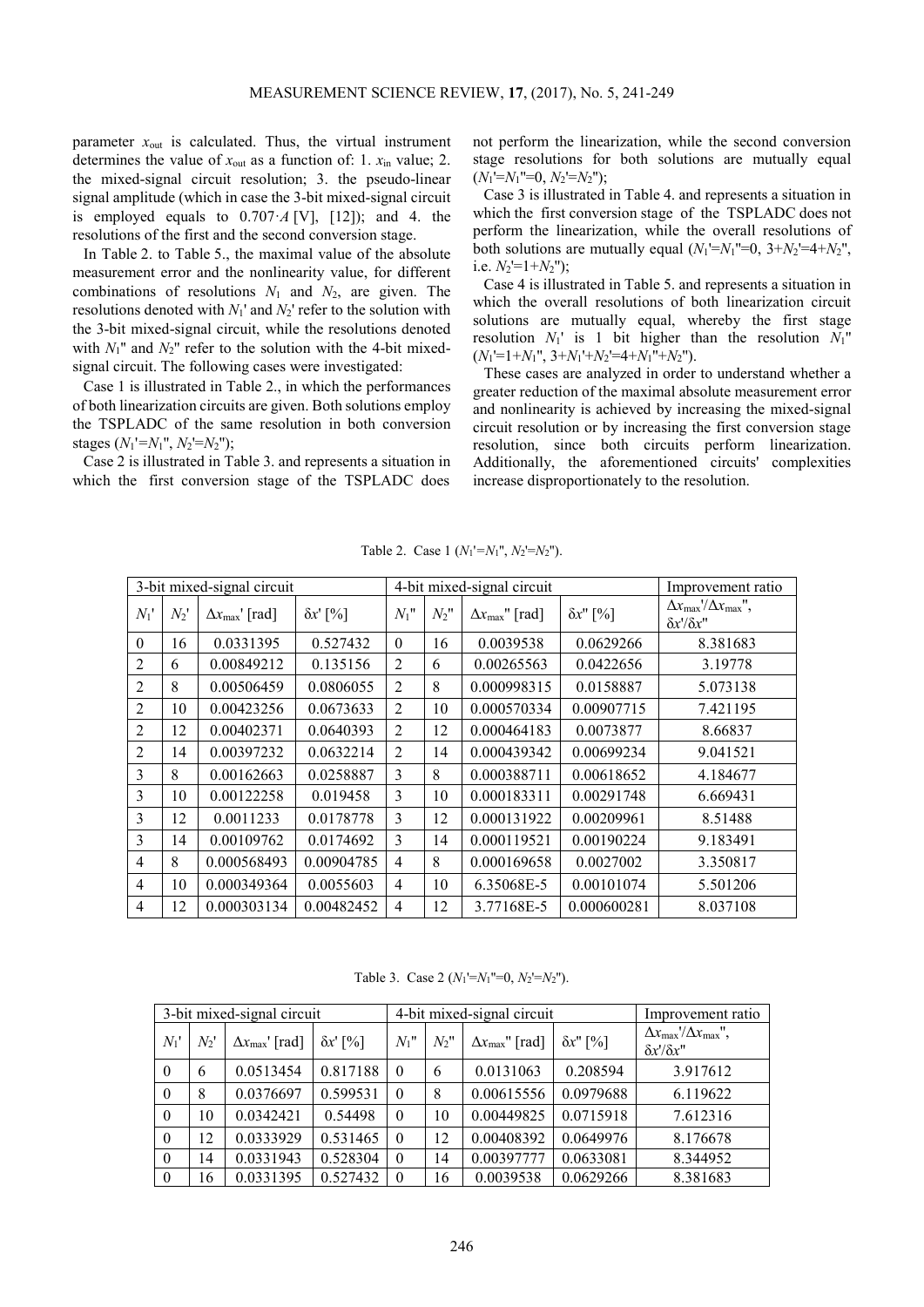## MEASUREMENT SCIENCE REVIEW, **17**, (2017), No. 5, 241-249

| 3-bit mixed-signal circuit |         |                               |                  | 4-bit mixed-signal circuit |         |                                 |                  | Improvement ratio                                                                               |
|----------------------------|---------|-------------------------------|------------------|----------------------------|---------|---------------------------------|------------------|-------------------------------------------------------------------------------------------------|
| $N_1'$                     | $N_2$ ' | $\Delta x_{\text{max}}$ [rad] | $\delta x$ ' [%] | $N_1$ "                    | $N_2$ " | $\Delta x_{\text{max}}$ " [rad] | $\delta x$ " [%] | $\Delta x_{\text{max}}/\Delta x_{\text{max}}$ ",<br>$\delta x^{\prime}/\delta x^{\prime\prime}$ |
| $\theta$                   |         | 0.0422544                     | 0.6725           | $\theta$                   | 6       | 0.0131063                       | 0.208594         | 3.223976                                                                                        |
| $\theta$                   | 9       | 0.0354165                     | 0.563672         | $\theta$                   | 8       | 0.00615556                      | 0.0979688        | 5.753579                                                                                        |
| $\theta$                   | 11      | 0.0336703                     | 0.535879         | $\Omega$                   | 10      | 0.00449825                      | 0.0715918        | 7.4852                                                                                          |
| $\theta$                   | 13      | 0.0332628                     | 0.529395         | $\theta$                   | 12      | 0.00408392                      | 0.0649976        | 8.144822                                                                                        |
| $\theta$                   | 15      | 0.0331601                     | 0.527759         | $\theta$                   | 14      | 0.00397777                      | 0.0633081        | 8.336354                                                                                        |
| $\theta$                   | 17      | 0.0331318                     | 0.52731          | $\Omega$                   | 6       | 0.0039538                       | 0.0629266        | 8.379736                                                                                        |

Table 4. Case 3 (*N*1'=*N*1''=0, 3+*N*2'=4+*N*2'', i.e. *N*2'=1+*N*2'').

Table 5. Case 4 (*N*1'=1+*N*1'', 3+*N*1'+*N*2'=4+*N*1''+*N*2'').

| 3-bit mixed-signal circuit |        |                                 | 4-bit mixed-signal circuit |                |         |                                 | Improvement ratio |                                                                                                   |
|----------------------------|--------|---------------------------------|----------------------------|----------------|---------|---------------------------------|-------------------|---------------------------------------------------------------------------------------------------|
| $N_1'$                     | $N_2'$ | $\Delta x_{\text{max}}$ ' [rad] | $\delta x'$ [%]            | $N_1$ "        | $N_2$ " | $\Delta x_{\text{max}}$ " [rad] | $\delta x$ " [%]  | $\Delta x_{\text{max}}' / \Delta x_{\text{max}}''$<br>$\delta x^{\prime}/\delta x^{\prime\prime}$ |
| 1                          | 16     | 0.01296                         | 0.206265                   | $\theta$       | 16      | 0.0039538                       | 0.0629266         | 3.27786                                                                                           |
| 3                          | 6      | 0.00328395                      | 0.0522656                  | 2              | 6       | 0.00265563                      | 0.0422656         | 1.236599                                                                                          |
| $\mathbf{3}$               | 8      | 0.00162663                      | 0.0258887                  | 2              | 8       | 0.000998315                     | 0.0158887         | 1.629375                                                                                          |
| 3                          | 10     | 0.00122258                      | 0.019458                   | 2              | 10      | 0.000570334                     | 0.00907715        | 2.143621                                                                                          |
| 3                          | 12     | 0.0011233                       | 0.0178778                  | 2              | 12      | 0.000464183                     | 0.0073877         | 2.419951                                                                                          |
| $\mathbf{3}$               | 14     | 0.00109762                      | 0.0174692                  | 2              | 14      | 0.000439342                     | 0.00699234        | 2.498327                                                                                          |
| $\overline{4}$             | 8      | 0.000568493                     | 0.00904785                 | 3              | 8       | 0.000388711                     | 0.00618652        | 1.462508                                                                                          |
| $\overline{4}$             | 10     | 0.000349364                     | 0.0055603                  | 3              | 10      | 0.000183311                     | 0.00291748        | 1.905854                                                                                          |
| $\overline{4}$             | 12     | 0.000303134                     | 0.00482452                 | 3              | 12      | 0.000131922                     | 0.00209961        | 2.297827                                                                                          |
| $\overline{4}$             | 14     | 0.000289443                     | 0.00460663                 | 3              | 14      | 0.000119521                     | 0.00190224        | 2.421692                                                                                          |
| 5                          | 8      | 0.000212456                     | 0.00338135                 | $\overline{4}$ | 8       | 0.000169658                     | 0.0027002         | 1.25226                                                                                           |
| 5                          | 10     | 0.00010619                      | 0.00169006                 | 4              | 10      | 6.35068E-5                      | 0.00101074        | 1.672104                                                                                          |
| 5                          | 12     | 8.05148E-5                      | 0.00128143                 | $\overline{4}$ | 12      | 3.77168E-5                      | 0.000600281       | 2.13472                                                                                           |

Case 1: By comparing measurement error and nonlinearity values given in Table 2., a significant improvement is observed in the case when the 4-bit mixed-signal circuit is employed. The improvement is defined as the ratio between  $\Delta x_{\text{max}}$ ' and  $\Delta x_{\text{max}}$ '', or between  $\delta x$ ' and  $\delta x$ ''. The improvement ratio higher than 1 implies that the linearization circuit proposed in this paper shows better performances in comparison to the solution proposed in [12]. A difference between  $\Delta x_{\text{max}}$ ' and  $\Delta x_{\text{max}}$ '' is greater when the resolution of the TSPLADC is higher.

Case 2: In this case, resolutions  $N_1$ ' and  $N_1$ '' are equal to 0 meaning that the linearization is not performed with the TSPLADC. The improvement ratio increases with the increase of the second stage resolution. This case is a subcase of Case 1, which is singled out in order to observe the influence of the second stage resolution on the linearization circuit performances.

Case 3: In this case, the same as in Case 2, the linearization by the first conversion stage is not performed, i.e.  $N_1 = N_1$ <sup> $= 0$ </sup>. However, in this case the resolution *N*2' is 1 bit higher than  $N_2$ <sup>"</sup>, resulting in lower improvement ratios in comparison to Case 2. Although the overall resolutions for both solutions are the same, the solution employing the 4-bit mixed-signal circuit has better performances because the improvement ratio is higher than 1. This is the case when the influence of the mixed-signal circuit resolution on the linearization circuit performances is singled out.

Case 4: In this case, although the resolution  $N_1$ <sup>'</sup> is 1 bit higher than *N*1'', better performances are achieved using the linearization circuit with the 4-bit mixed-signal circuit. From here, one can conclude that the main contribution to the nonlinearity reduction and accuracy improvement is achieved using the 4-bit mixed-signal circuit. In other words, higher resolution of the mixed-signal circuit has provided the greatest improvement in the optical rotary encoder accuracy. The previous statement justifies the need for a certain level of complexity increase of the mixed-signal circuit used for the pseudo-linear signal generation. However, the improvement ratio in this case has the lowest values due to the fact that the resolution *N*1' is 1 bit higher than *N*1''. Continuation of the resolution *N*1' increase leads to the improvement of performances of the linearization circuit with the 3-bit mixedsignal circuit. However, high resolution of the first conversion stage makes the piecewise linear flash ADC complexity high, i.e. a large number of non-uniform break (reference) voltages needs to be calculated and adjusted using more components, such as variable resistors. In addition, each time the flash ADC resolution increases by 1 bit the number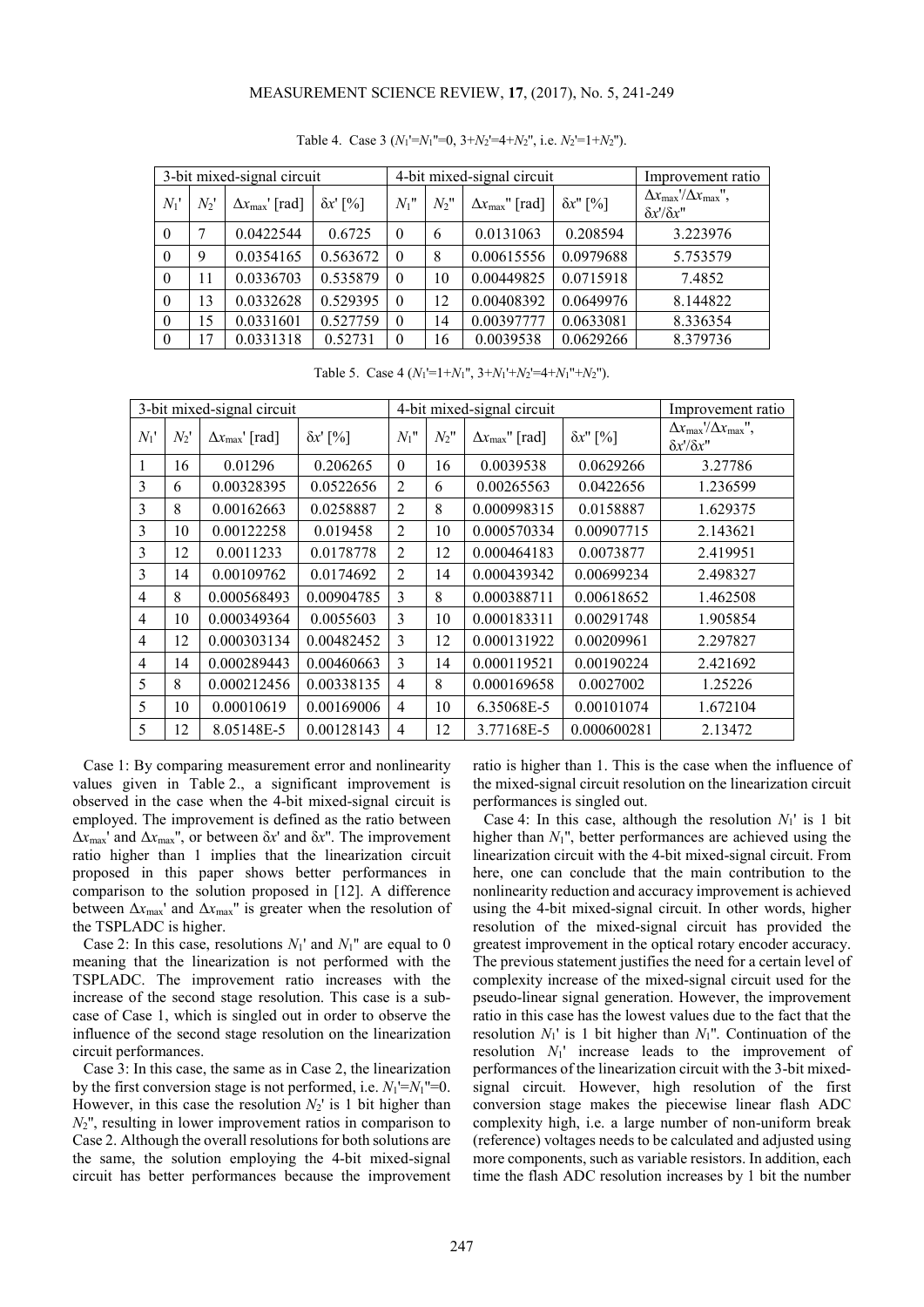of employed comparators doubles making their matching and proper biasing more difficult [17]. Also, the complexity and the power consumption of the ADC are increased. In other words, it is preferable to exploit the 4-bit mixed-signal circuit than to increase the resolution of the first stage flash ADC. When both linearization circuit solutions have the same overall resolution, the lower measurement error is achieved with a circuit having the mixed-signal circuit with higher resolution than the circuit having the first conversion stage with higher resolution (see Table 5.).

To realize all the benefits of the linearization circuit proposed in this paper it is important to compare it with other linearization solutions proposed in the literature. The paper [6] describes a converter that is using alternating pseudolinear segments of output co-sinusoidal signals from a Hall effect sensor, together with a simple and effective linearization technique. The theoretical absolute error of this converter is 0.05° over the full 360° range. In paper [5], a robust amplitude to phase converter, developed for the determination of position using the sine and cosine output signals of a resolver, is described. The theoretical absolute error in this case equals to 0.0082° over the full 360° range. However, the maximal absolute error obtained by applying the linearization circuit proposed in this paper (4-bit mixedsignal circuit and TSPLADC with  $N_1=4$  bits and  $N_2=12$  bits), equals to  $0.00216^{\circ}$  (3.77168·10<sup>-5</sup> [rad]) over the full 360<sup>°</sup>  $(2\pi \text{ [rad]})$  range. As one can notice, in comparison to the result obtained in [6] the maximal absolute error obtained in this paper is more than twenty times lower, while in comparison to the result given in [5] it is four times lower. In addition, in papers [5] and [6] the information about the angle is obtained in analog format, while in this paper the angular position is converted into a digital format, which is very important since the majority of newly developed measurement systems are digital. Also, the linearization and digitalization are performed simultaneously by the same circuit, reducing in this manner the signal processing time, circuit complexity and its production costs and power consumption.

# 4. CONCLUSIONS

In this paper an improved solution of the optical rotary encoder linearization circuit is proposed. The proposed circuit is composed of the 4-bit mixed-signal circuit and the two-stage piecewise linear A/D converter. The advantages of the proposed linearization circuit are highlighted through a comparison with its previous version that is using the 3-bit mixed-signal circuit for the generation of pseudo-linear signal. Higher resolution in the mixed-signal circuit allows extraction of more linear fragments from co-sinusoidal signals, so that the pseudo-linear signal, which is further linearized in the two-stage piecewise linear A/D converter, has a better linearity from the start. The lower values of the maximal absolute error and of the nonlinearity, obtained after the application of the proposed linearization circuit, represent a significant improvement linked to the mixed-signal circuit resolution increase. The analysis of numerical results has shown that a greater impact on the absolute measurement

error reduction has the mixed-signal circuit resolution increase for one bit than the resolution increase of the first conversion stage, which is also performing the linearization. In other words, the linearization circuit with the 4-bit mixedsignal circuit achieves better results in comparison to the linearization circuit containing the 3-bit mixed-signal circuit and the first conversion stage with one bit higher resolution. In both cases the overall resolutions are the same. Therefore, it is more preferred to increase the complexity of the mixedsignal circuit instead of the complexity of the first conversion stage of the two-stage piecewise linear A/D converter.

The value of the maximal absolute measurement error, after the linearization is performed using the proposed circuit, equals to 3.77168 $\cdot$ 10<sup>-5</sup> [rad] (0.00216°) over the full  $2\pi$  [rad] (360°) range, which is two times lower in comparison to the corresponding parameter related to the linearization circuit of the same overall resolution that is employing the 3-bit mixedsignal circuit. Also, the solution proposed in this paper provides lower absolute measurement error in comparison to the analog linearization schemes given in the literature, which usually require an additional ADC for the applications in digital measurement systems.

#### ACKNOWLEDGMENT

This work was supported by the funds of the Ministry of Education, Science and Technological Development of the Republic of Serbia (grant number TR 32045).

## **REFERENCES**

- [1] Ben-Brahim, L., Benammar, M., Alhamadi, M.A., Alemadi, N., Alhitmi, M. (2008). A new low cost linear resolver converter. *IEEE Sensors Journal*, 8 (10), 1620–1627.
- [2] Ben-Brahim, L., Benammar, M., Alhamadi, M.A. (2009). A resolver angle estimator based on its excitation signal. *IEEE Transactions on Industrial Electronics*, 56 (2), 574–580.
- [3] Benammar, M., Ben-Brahim, L., Alhamadi, M.A. (2005). A high precision resolver-to-DC converter. *IEEE Transactions on Instrumentation and Measurement*, 54 (6), 2289–2296.
- [4] Benammar, M., Ben-Brahim, L., Alhamadi, M.A., Al-Naemi, M. (2008). A novel method for estimating the angle from analog co-sinusoidal quadrature signals. *Sensors and Actuators A: Physical*, 142 (1), 225–231.
- [5] Benammar, M., Gonzales, A.S.P. (2015). Angular position measurement using resolvers together with a robust linearization technique. In *13th IEEE International Conference on Industrial Informatics (INDIN)*, July 22-24, 2015. Cambridge, United Kingdom. IEEE, 1510-1514.
- [6] Benammar, M., Gonzales, A. Jr. (2015). Simple and precise analog arcsine synthesis applied to amplitude to phase conversion for Hall effect position sensors. In *6th International Conference on Sensor Device Technologies and Applications (SENSORDEVICES)*, August 23-28, 2015. Venice, Italy, 13-18.